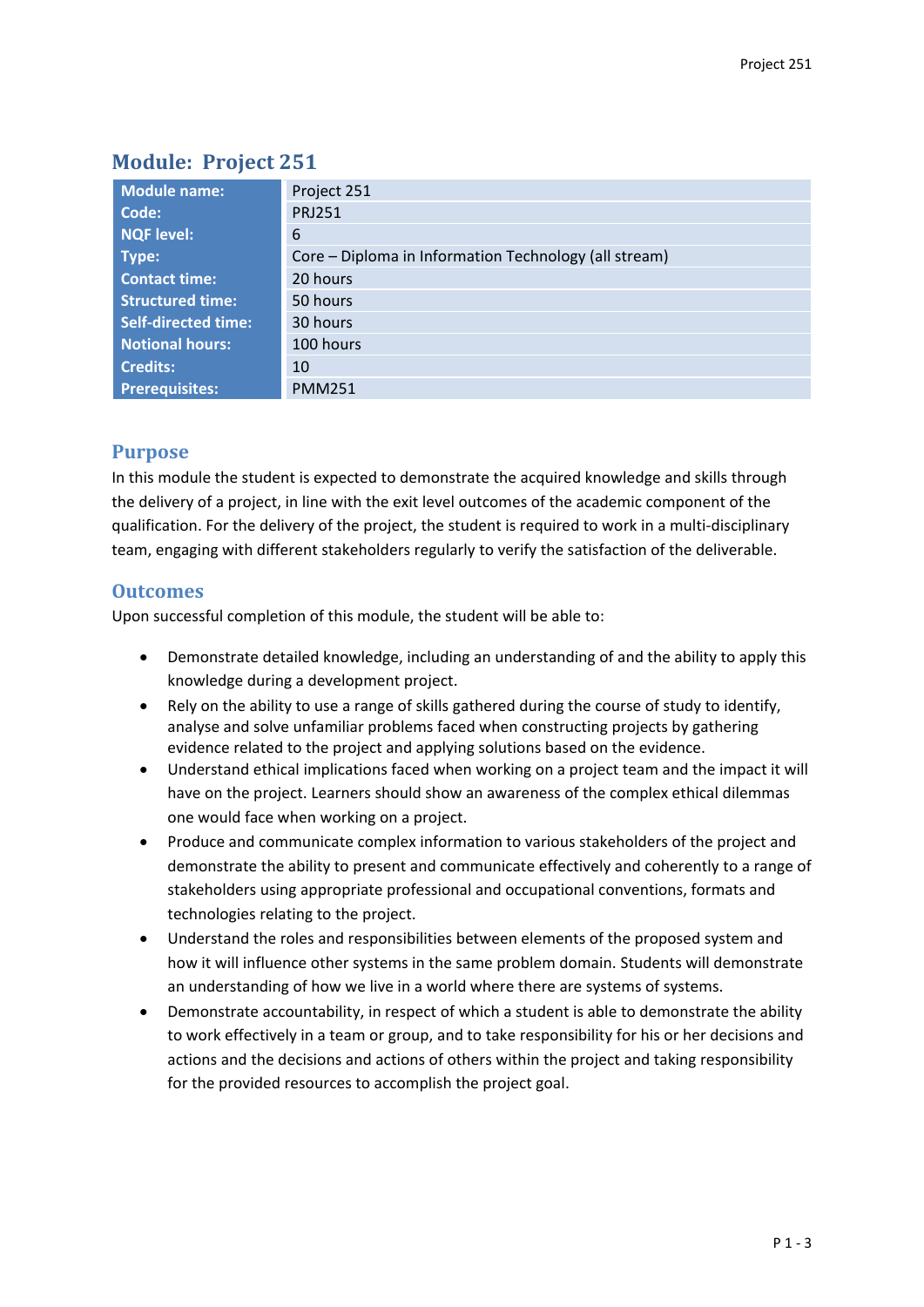### **Assessment**

- Continuous evaluation of work through several contact sessions, where technical and user required deliverables will be assessed.
- Continuous evaluation of project work, whereby the project team must present certain artefacts with various ranges of content and functionality. Students will work in groups and conduct peer assessments. The grade will reflect participation in the project, the role and mastery of the course through a final presentation on the developed project.

## **Teaching and Learning**

#### **Learning materials**

- Online prescribed sources.
- E-library: All e-book recommendations for co-requisites.
- Own notes.

#### **Learning activities**

During this module students will be required to write up a response to a project request from a stakeholder. The responses will be evaluated and the best response will be selected and the student whose response was chosen will become the team leader for the specified project. Once a proposal is accepted the team leader can draft his own team from the pool of available students based on the premise that it is a gender and culturally diverse group. During several contact sessions, artefacts relating to specific phases of the project must be presented and feedback will be supplied based on submitted artefacts. During certain phases, the roles of team members will be changed to provide an equal opportunity for all members to fulfil various project roles. Planning and risk identification for all elements of the project must be maintained during the length of the project to prevent the project from running over the allotted time. Stakeholder engagement is key to the project and will occur during certain phases of the project to ensure stakeholder satisfaction. Final projects will be demonstrated and assessed as a group to stakeholders.

### **Notional learning hours**

| <b>Activity</b>             | <b>Units</b> | <b>Contact Time</b> | <b>Structured Time</b> | <b>Self-Directed Time</b> |
|-----------------------------|--------------|---------------------|------------------------|---------------------------|
| Lecture                     |              |                     |                        |                           |
| Formative feedback          | 10           | 20.0                |                        |                           |
| Project & peer              | 4            |                     | 46.0                   | 20.0                      |
| interaction                 |              |                     |                        |                           |
| <b>Project Presentation</b> |              |                     | 4.0                    | 10.0                      |
|                             |              | 20.0                | 50.0                   | 30.0                      |

### **Syllabus**

- Individual project proposal document submission
- Final project proposal document submission
- Planning document submission
- System Analysis and Design document submission
- Database Design submission